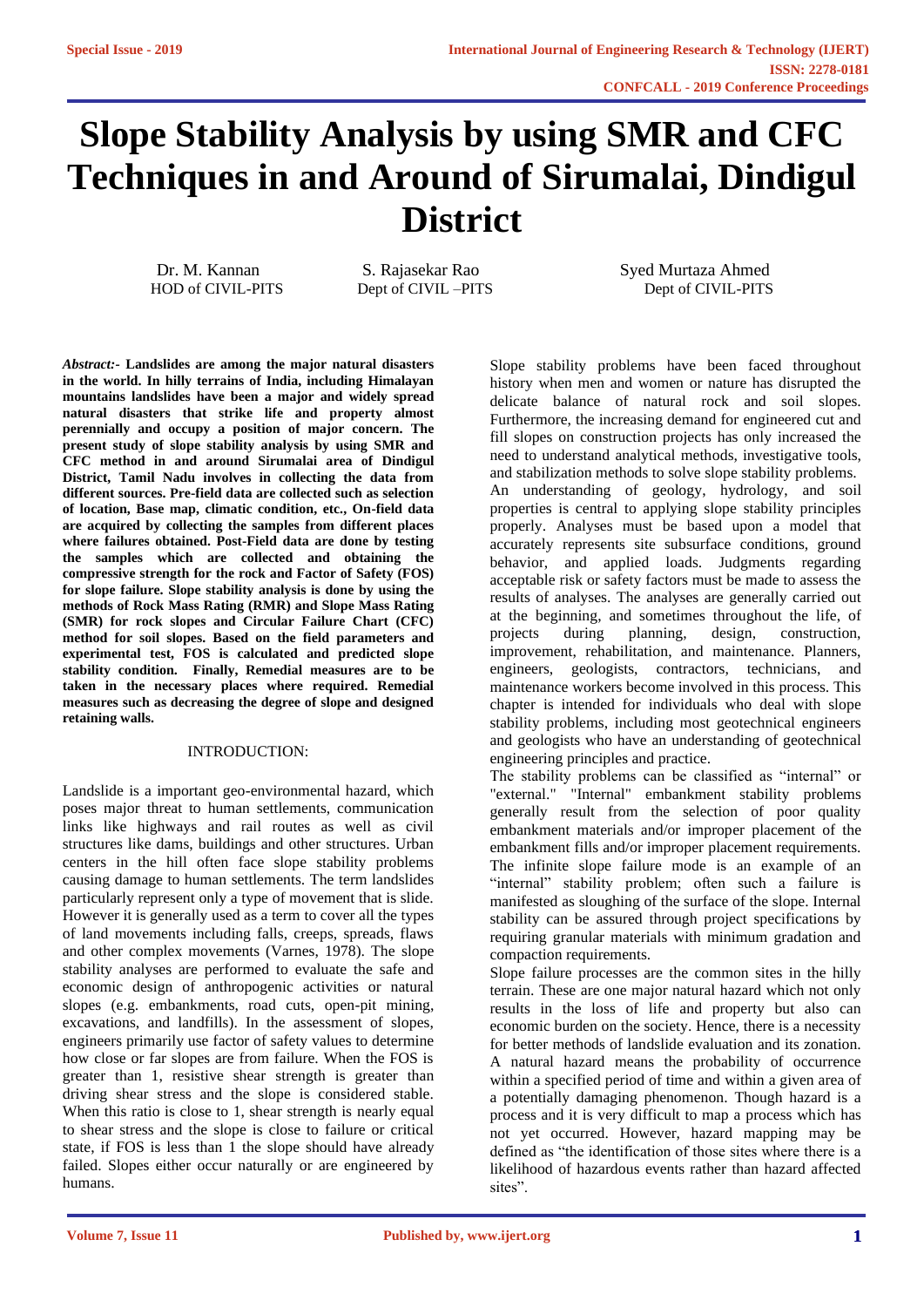The conventional limit equilibrium method determines the stability of slope by evaluating of FOS. These methods are based on analysis of slopes, incorporating several engineering parameters of the slope material. This involves collection of samples, evaluation of shear strength properties under field condition and subsequent slope stability analysis. Obviously, this is a detailed investigation process and hence requires significant amount of time and resources. However, this is always needed for a method which can be carried out rapidly for preliminary assessment of slope stability. One such method is RMR and SMR techniques developed by Romana (1985). This method is preliminary based on field data and it is comparatively fast. Hence, the SMR technique is used here for stability assessment of individual rock slopes.

In a rock slope section it is assumed that the failure is controlled by geological features such as discontinuities, joints, fractures etc,. In case of soil, a strongly defined structural pattern no longer exists and the failure surface is free to find the line of least resistance through the slope. The failure surface of the soil generally takes the form of circle and most stability theories are based upon this observation. The conditions under which circular failure will occur in the slope. The CFC charts were produced my means of Hewlett Packard 9100BCalculator with graph plotting facilities. There are five types of charts such as chart 1, 2, 3, 4  $\&$  5 to determine FOS with corresponding of the Ground water conditions. Based on the FOS of rock and soil slopes, the remedial can be suggested for further development of an area. In this research is aimed to find unstable slopes and suggest suitable control measures in Sirumalai, Dindigul district, Tamil Nadu.

## OBJECTIVES:

- ➢ Preparation of detailed base map of the study area (Sirumalai), to understand the geological structures,
- the causative factors and type of failures.<br>Estimating rock mass (RMR) ➢ Estimating rock mass (RMR) properties particularly shear strength properties using laboratory and field methods.
- ➢ Calculation of SMR for different segments to identify unstable rock slopes.
- ➢ Calculating Factor of Safety (FOS) of soil slopes using Circular Failure Chart (CFC) method and to identify unstable rock slopes.
- Identification of short term and long term remedial measures for slope stability.

### SCOPE OF WORK:

To understand the development and form of natural and manmade slopes and the processes responsible for different features.

- To assess the stability of slopes under short-term (often during construction) and long-term conditions.
- To assess the possibility of slope failure involving natural or existing engineered slopes.
- To reduce the landslides occurs in the future.
- To provide the safest side for the peoples living in that area

### STUDY AREA AND METHODS:

# *4.1. STUDY AREA*

## *4.1.1. GENERAL*

Sirumalai is a Hilly region of 60,000 acres and it is situated at 25km from Dindigul and 90km from Madurai, Tamil Nadu, India (Figure 3.1). Sirumalai is a dense forest region with a moderate climate throughout the year. It is with an altitude of 1600 meters above sea level. The hill has 18 hairpin bends. On the 18<sup>th</sup> hairpin bend, a view point of Dindigul city will be there. Sirumalai hills is about 19.3km long and 12.8km broad with an area of 247km<sup>2</sup>. Starting from Nadukandamalai in the northeast, one ridge slopes down in the northwest to Reddiapatti. The only motorable Ghats road is on this slope. Another ridge runs northwest for 4.8 km, and abruptly descends to Ambathurai. Two ridges diverge from Pudur village (1100 m), on the southern slope of Nadukandamalai, one running west, the other south. The latter, after some 1.6 km, slopes down north of Kodaikanal Road Railway station; the inner one, after reaching Ayyanar hills (1040m) continues south and forms the western ridge. The southern ridge of Sirumalai hills slopes down to Sattiar valley at the eastern end. The eastern side has a continuous ridge for 20km, starting at Annanagar of Sirumalai 33 Palayaur and sloping down to Sattiar valley via Kadamankulam, Madhagamalai and Waverkadu. From the eastern slope, two ridges slope down to Thavasinnadai and Anjukulipatti. The main peaks are Mullupanrimalai (1380m) in the north-east, Vellimalai (1350m) in the north, Kaluguparai (1350m) in the south and Madhagamalai (1250m) in the north.

#### *4.1.2. GEOLOGY AND SOIL*

Geographically, Sirumalai Hills is an archaean formation several hundred million year old, without stratification and devoid of fossils. The rocks are gneissic referred to as charnokite, consisting of mica, felspar and quartz. The soil is a sandy loam, low in bases, high in sesquioxides, with signs of leaching. The soil pH is 6.8 to 7.2. In the high altitudes, the soil is a few centimeters black humus, to some extent depending upon the nature of the vegetation.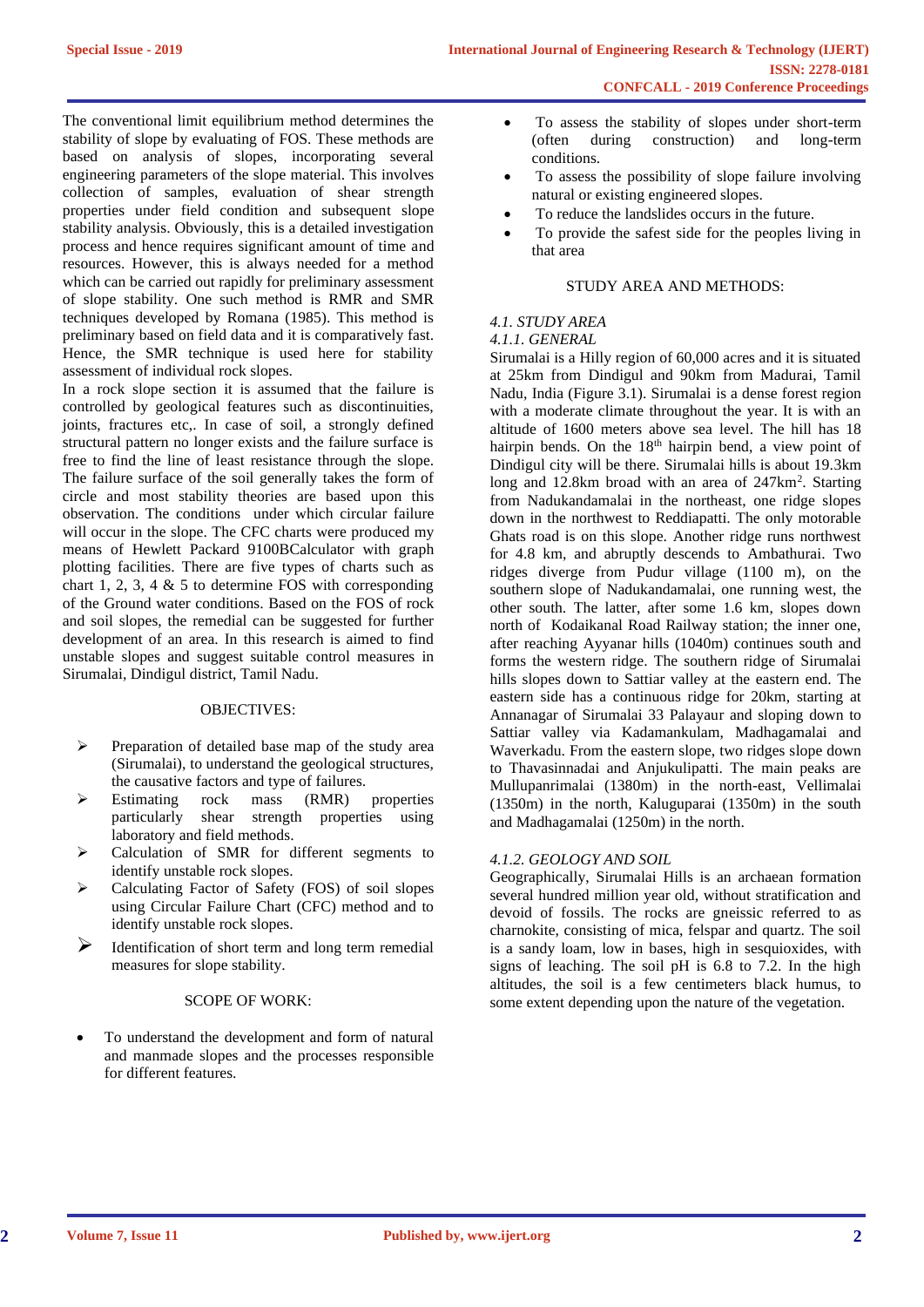

## *4.1.3. CLIMATE*

The maximum and minimum temperatures are in the months of May (29.2°C) and January (18.3°C) respectively. The annual rainfall is around 1200 mm per year, with approximately 75 rainy days in two seasons. The maximum rainfall is received from the North-East monsoon (October-November). April, June is noted as the hot summer season. The humidity is maximum in the rainy months (91%) and minimum in the summer months (68%).

#### 4.2. METHODOLOGY

*4.2.1. PRE-FIELD WORKS:*

### *4.2.1.1. TOPOSHEET MAP COLLECTION:*

The top sheet is the map prepared by the government of the country, on the purpose of study and identification of natural and artificial features. We selected the study area as Sirumalai, Dindigul district, as many landslides occurred in recent years. The top sheet of the study area is collected from the Survey of India.

The toposheet no: 58 F/7, 8, 11 & 12. The toposheet map helps to identified the exact location of study are along with the surrounding features.

#### *4.2.1.2. Base Map Preparation:*

The base map is the reference of the selected area of study containing the data related to the project work. It is prepared from the top sheet map.

#### *4.2.1.3. Field Table Preparation*

- Location detail table
- Field data table
- RMR and SMR value table
- Rock sample test table
- Soil sample test table



# *4.2.2. ON FIELD WORKS: 4.2.2.1. SITE IDENTIFICATION:*

On moving the field location of Sirumalai hills, the site was located where more rock mass slopes and soil slopes are identified with sliding conditions. The slopes with rock masses of critical condition are selected and marked for investigation. The site of R1, R2, R3, R4& R5 are selected for investigation.

*4.2.2.2. COORDINATION COLLECTION BY USING GPS:* Global positioning system (GPS) is a land based technology that work to improve the accuracy of GPS navigation. In this study, GARMIN – Etrex 10 was used to find out exact locations with accuracy of 7m in horizontal and 8m in vertical position. In the field investigation, locations of the selection (rock and soil) with landmark and landslide inventorypoints collected using Global inventorypoints collected using Positioning System.The coordinates are collected from site for easy mapping and result analysis. The Northing, Easting and Elevation values of the location are collected by using GPS and are plotted in the location data table and used while mapping locations.

| SI.<br>N <sub>O</sub> | <b>LOCAT</b><br><b>ION ID</b> | <b>NORTHING</b>                             | <b>EASTING</b> | <b>ELEVATI</b><br><b>ON IN</b><br>$\cdot$ "m" | <b>LAND MARK</b>                                |
|-----------------------|-------------------------------|---------------------------------------------|----------------|-----------------------------------------------|-------------------------------------------------|
|                       | R1                            | $10^{\circ}16'48.84''$                      | 77°59'48.324   | 547.80m                                       | HB $3/18 \rightarrow$                           |
| 2                     | R <sub>2</sub>                | $10^{\circ}16^{\prime}22.62^{\prime\prime}$ | 77°59'34.356   | 723.40m                                       | HB 6 to $7 \rightarrow$                         |
| 3                     | R <sub>3</sub>                | 10°10'20.544'                               | 77°59'33.523   | 728.50m                                       | HB 6 to 7<br>HB 6th mile<br>stone $\rightarrow$ |
| $\overline{4}$        | R <sub>4</sub>                | $10^{\circ}15'51.585'$                      | 77°59'57.486   | 916.00m                                       | HB 10/18<br>$13/6$ mile<br>stone $\rightarrow$  |
| 5                     | R <sub>5</sub>                | $10^{\circ}15'2.156''$                      | 77°59'35.49"   | 1147.70<br>m                                  | <b>Before HB</b><br>$18/18 \leftarrow$          |

#### **4.2.2.3 RMR PARAMETERS:**

Rock Mass Rating (RMR) is an important input parameter of Slope Mass Rating (SMR). The Rock Mass Rating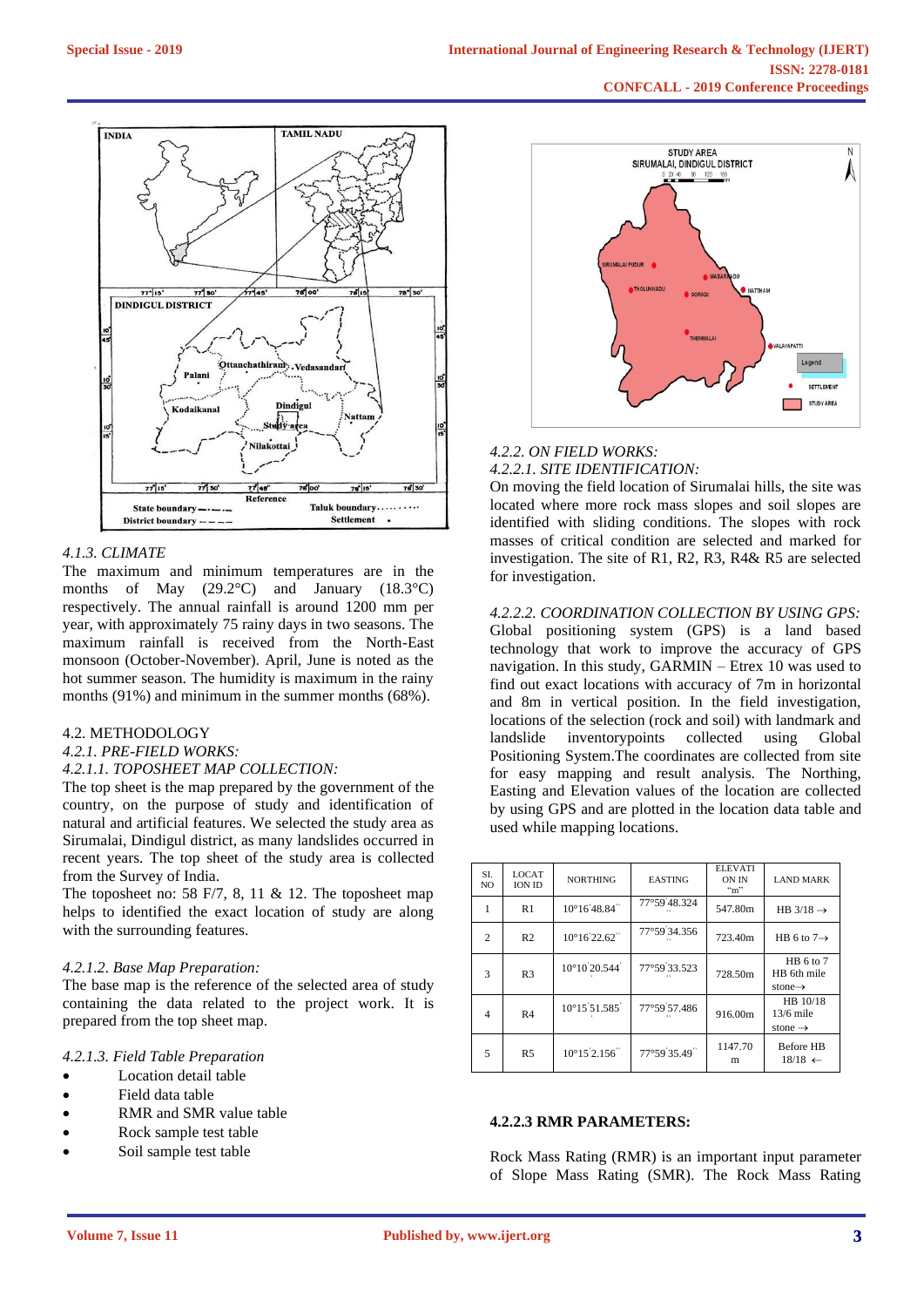(RMRbasic) system also known as the Geo-mechanical classification is a rock mass classification developed by Beiniawski (1973) of South Africa Council for Scientific and Industrial Research (CSIR). The following six parameters are used to classify rock mass in the RMRbasicsystem IS 13365 (Part 1): 1998:

i.Compressive strength of rock material/Point load test

ii.Rock Quality Designation

iii.Spacing of Discontinuity

iv.Condition of Discontinuity

v.Ground Water Condition

vi.Orientation of Discontinuities

| <b>RMR</b> | ROCK QUALITY |
|------------|--------------|
| $0 - 21$   | Very Poor    |
| $21 - 40$  | Poor         |
|            |              |
| $41-60$    | Fair         |
| 61-80      | Good         |
| 81-100     | Very Good    |

### *4.2.2.4. SMR PARAMETERS*

Slope Mass Rating (SMR) system was developed by Romans (1985) as an application of Bieniawski (1989) Rock Mass Ratingbasic. In order to assess slope instability, risks parameters are introduced to cover altitude of discontinuities and slope, failure mode (Planar, Wedge, and Toppling) and slope excavation methods. Rock mass quality is evaluated by RMR index. Based on the results, the slopes are classified into different instability classes with risks.

Slope mass Rating is obtained from RMR by adding a factorial adjustment factor depending on the method of excavation.

| Case          | ---                                                                         | Very<br>Favorabl<br>e                            | Favorabl<br>e                                                      | Fair                                    | <b>Unfavorabl</b><br>e                          | Very<br><b>Unfavorabl</b><br>e      |  |
|---------------|-----------------------------------------------------------------------------|--------------------------------------------------|--------------------------------------------------------------------|-----------------------------------------|-------------------------------------------------|-------------------------------------|--|
| P<br>T<br>P/T | $ \alpha_1 - \alpha_s $<br>$\alpha_i$ - $\alpha_{s}$ -<br>$100^\circ$<br>F1 | $>30^\circ$<br>0.15                              | $30^\circ$ - $20^\circ$<br>0.40                                    | $20^\circ$ -<br>$10^{\circ}$<br>0.70    | $10^{\circ}$ - $5^{\circ}$<br>0.85              | $<$ 5°<br>1.00                      |  |
| P<br>T<br>P/T | $ \beta_j $<br>F2<br>F <sub>2</sub>                                         | $<$ 20 $^{\circ}$<br>0.15<br>1                   | $20^{\circ} - 30^{\circ}$<br>0.40                                  | $30^\circ$ -<br>$35^\circ$<br>0.70      | $35^{\circ} - 45^{\circ}$<br>0.85<br>1          | $>45^\circ$<br>1.00<br>1            |  |
| P<br>T<br>P/T | $\beta_j - \beta_s$<br>$\beta_j + \beta_s$<br>F3                            | $>10^{\circ}$<br>$< 110^{\circ}$<br>$\mathbf{0}$ | $10^{\circ}$ - $0^{\circ}$<br>$110^{\circ}$ -<br>$120^\circ$<br>-6 | $0^{\circ}$<br>>120<br>$\circ$<br>$-25$ | $0^{\circ}$ - (-10 $^{\circ}$ )<br>---<br>$-50$ | $\langle -10^\circ$<br>---<br>$-60$ |  |
| F4            |                                                                             |                                                  |                                                                    |                                         |                                                 |                                     |  |
|               | <b>Blasting method</b><br>and rating                                        | Natural<br>slope<br>$+15$                        | Presplitin<br>$g + 10$                                             | Smoo<br>thblas<br>ting<br>$+8$          | <b>Blasting or</b><br>Mechanical<br>0           | Deficient<br><b>Blasting</b><br>-8  |  |

 $SMR = RMR_{basic} + (F1 \times F2 \times F3) + F4$ P – Planar failure; T – Toppling failure;  $\alpha_i$  – Joint dip direction;  $\alpha_s$  – Slope dip direction;  $\beta_s$  – Slope dip;  $\beta_i$  – Joint dip

• F1 depends on parallelism between joints and slope face strikes.

• F2 refers to joint dip angle in the planar mode of failure, in a sense, is a measure of the probability of joint shear strength.

• F3 reflects the relationship between slope face and joint dip. Conditions are fair when slope face and joint are parallel. When the slope dips 10° more than joints, very unfavorable condition.

The adjustment factor for the method of excavation is F4 on whether one deals with a natural slope or one excavation, or poor blasting. The potential rock slope sections were selected based on general condition and were subjected to slope stability analysis.

| <b>SMR</b> | Class  | Description  | Stability              | Failure                             | Support                  |
|------------|--------|--------------|------------------------|-------------------------------------|--------------------------|
| $81 - 100$ | Ī      | Very good    | Completely stable      | None                                | None                     |
| $61 - 80$  | I<br>× | Good<br>wasa | Stable                 | Some blocks                         | Spot                     |
| $41 - 60$  | Ш      | Fair         | Partially stable       | Some joints or<br>many wedges       | Systematic               |
| $21 - 40$  | IV     | Poor         | Unstable               | Planar or large<br>wedges           | Important/<br>Corrective |
| $0 - 20$   | V      | Very poor    | Completely<br>unstable | Large wedges or<br>circular failure | Re-excavation            |

## *4.2.2.5. CIRCULAR FAILURE CHART (CFC) METHOD:*

In rock slope section, it is assumed that the failure is controlled by and the failure surface is free to find the line of least resistance through the slope.

Observations of slope failure in soils suggest that this failure surface generally takes the form of a circle and most stability theories are based upon this observation. The conditions under which circular failure will occur arise when the individual particles in a soil or rock mass are very small as compared with the size of the slope and when these particles are not interlocked as a result of their shape. In order to account for pore water pressure in subsoil and

forces due to water present in tension cracks, a series of groundwater flow patterns are assumed.

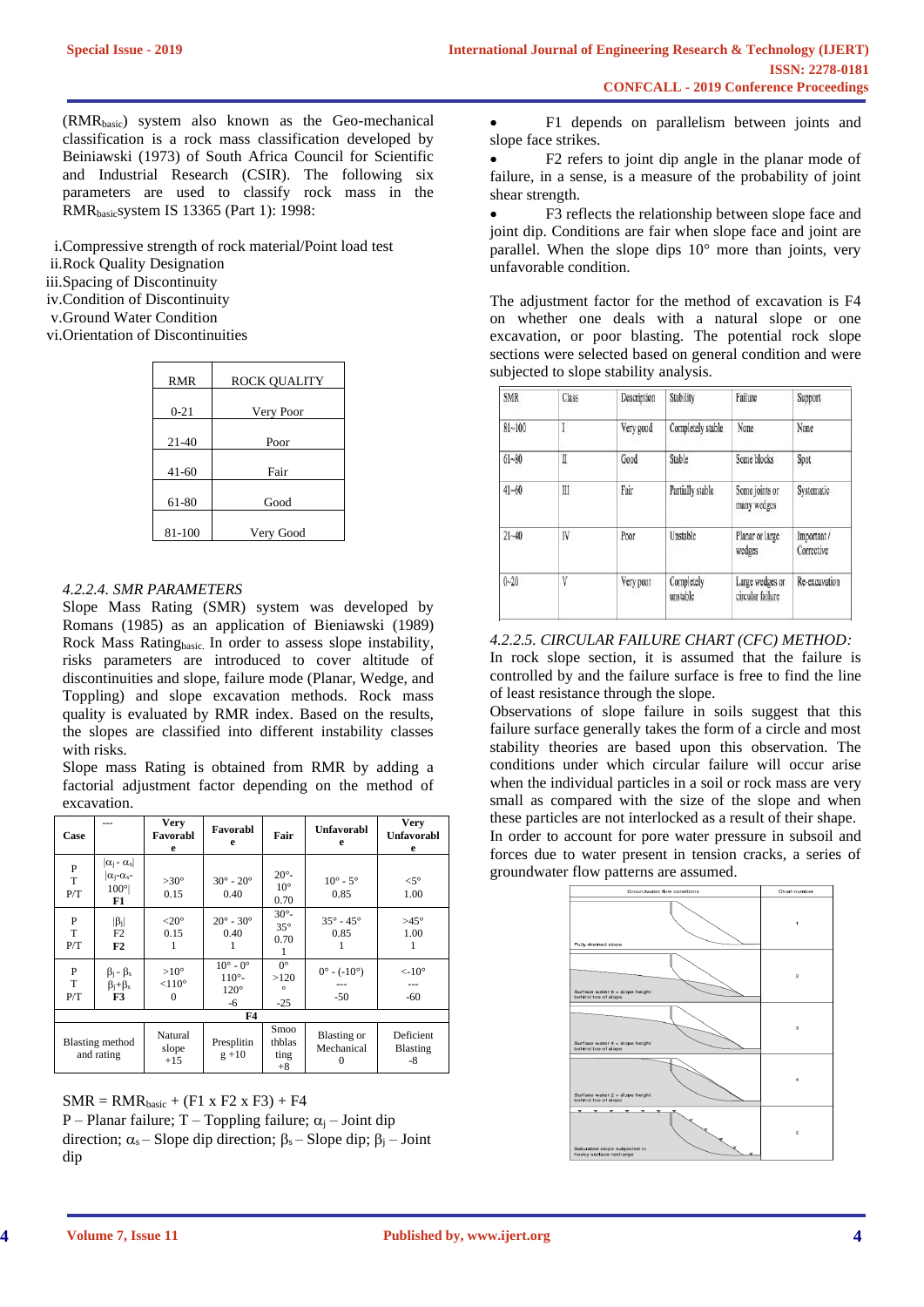#### *4.2.2.6. LIMIT EQUILIBRIUM METHOD:*

Fundamentals and methods presents basic principles for the safe design of constructed or natural earth slopes. The limit equilibrium method is the most common approach for analyzing slope stability in both two and three dimensions. This method identifies potential failure mechanism and derives factors of safety for particular geo-technical situations. It is an appropriate choice for assessing the stability of retaining walls, shallow and deep foundations, earth and rock dams, surfaces mining sites, and potential landslides.

The Slope which is below 5m Limit Equilibrium Method should be preferred. FOS value should be obtained for both Natural slope and cut slope. The FOS value is obtained by using the following equations.

i) In dry Condition. 
$$
Zw = Z
$$

$$
F = \frac{\left[ (\csc^2 \phi_f)/\gamma z \right] + \tan \phi \left[ 1 - \left( 1 - \frac{z_w}{z} \right) \frac{\gamma_w}{\gamma} \right]}{\tan \phi_f}
$$

ii) In partial Condition. 
$$
Zw = 0.5Z
$$

$$
F = \frac{\left[ (\csc^2 \phi_f)/\gamma z \right] + \tan \phi \left[ 1 - \left( 1 - \frac{z_w}{z} \right) \frac{\gamma_w}{\gamma} \right]}{\tan \phi_f}
$$

iii) In fully saturated Condition.  $Zw = 0$ 

$$
F = \frac{\left[ (\csc^2 \phi_f)/\gamma z \right] + \tan \phi \left[ 1 - \left( 1 - \frac{z_w}{z} \right) \frac{\gamma_w}{\gamma} \right]}{\tan \phi_f}
$$

#### *4.2.2.7. MEASURING DIP AND STRIKE*

#### *a. MEASURING STRIKE*

In order to measure the strike, place the side or edge of the compass against the plane of the outcrop. Sometimes it is easier to

put your field book against the outcrop and then the compass against

the book to get a smoother and/or a large surface. Now, rotate

the compass keeping the lower side edge of the compass fixed, until

the bulls-eye level bubble is centered (the round tube; not the

long narrow one). When the bubble is centered, the compass is

horizontal against the plane and parallel to the line of strike. Now,

with the bulls-eye bubble centered, record the number that either end

of the compass needle is showing.

- Place the bottom edge of the compass flat against the plane of interest.
- Adjust the compass orientation, making sure the bottom edge is always flat against the plane, until the air bubble in the "Bull's eye level" is centered.
- Read either end of the compass needle to obtain the value of strike.

#### MEASURING DIP

To measure the dip of the bedding plane, take your compass and put

its side against the rock so that it points in the same direction as the

line of dip (The dip line is perpendicular to the strike line). Move the clinometers until the clinometers level bubble is centre. As we

did when we found the strike, record where the white tipped end of

the clinometers needle is pointing. Note the degrees and the direction. Recall that the dip direction must always be

perpendicular to the strike direction (e.g., a strike of 40° could only dip to the SE or NW, never NE or SW). The dip and strike are shown in Figure .

- After you determine strike, rotate the compass 90°.
- Place the side of the compass flat against the plane.
- Adjust the lever on the back of the compass until the air bubble in the "Clinometers level" is centered.
- Read the dip directly from the scale in the compass.

# *4.2.3. POST FIELD WORKS:*

# *4.2.3.1 ROCK SAMPLE TEST:*

The collected samples are tested in point load testing machine (Figure 3.12). The machine consists of two point needles which are used to hold the samples and also to apply load. The load is applied and the values are obtained in kN and later converted to  $\text{kgf/m}^2$ .

#### *4.2.3.2 SOIL SAMPLE TEST:*

The unit weight  $(y)$ , density  $(p)$  of this soil materials are found out from core samples collected in the field. Direct shear test was conducted on these representative samples with five different normal loads to get their corresponding shear strength values. The values were plotted in normal stress (x axis) – shear stress (y axis) to obtain representative shear strength parameters. Of many possible combinations derived from best fit lines of shear test results, cohesion (c) and a value of friction angle  $(\phi)$  has derived in each samples. The direct shear test has been carried out as per the procedure indicated in IS: 2720 part 13 (1986). From the investigation clayey sand, poorly graded sand clay mixtures are present in the study area. In grain size sieve analysis, as per USCS classification (Wagner, 1957) clayey sand present 12 % passed through the 0.075mm sieve.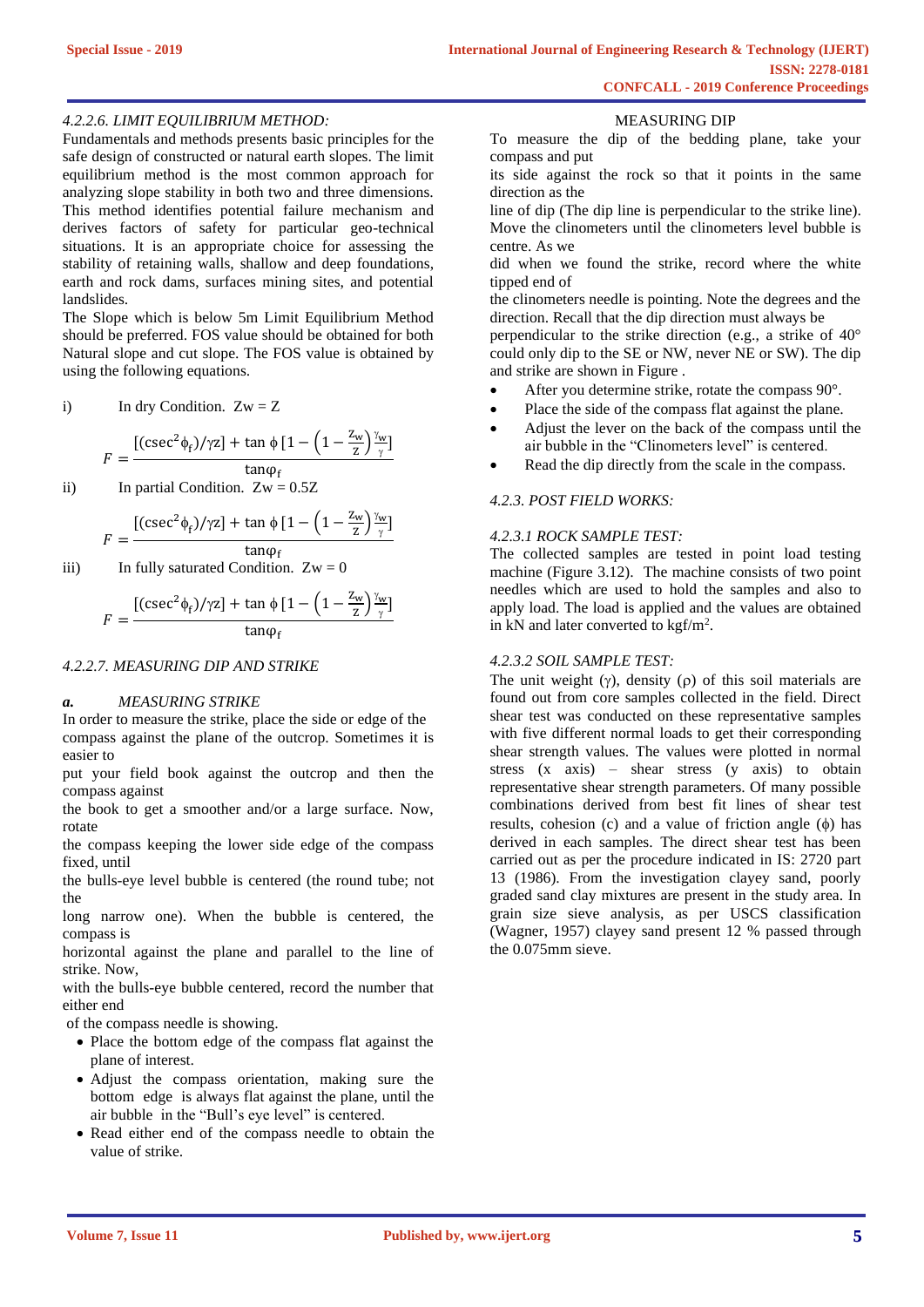| <b>International Journal of Engineering Research &amp; Technology (IJERT)</b> |                        |
|-------------------------------------------------------------------------------|------------------------|
|                                                                               | <b>ISSN: 2278-0181</b> |
| <b>CONFCALL - 2019 Conference Proceedings</b>                                 |                        |

 $\mathsf{I}$ 

| <b>FIELD FORM - RMR &amp; SMR - R2 SECTION</b>                                                                        |                         |                  |                         |                          |                                     |                    |
|-----------------------------------------------------------------------------------------------------------------------|-------------------------|------------------|-------------------------|--------------------------|-------------------------------------|--------------------|
| <b>Locaion ID:</b>                                                                                                    |                         | $HB$ 6 to 7      |                         |                          |                                     |                    |
| DATE:                                                                                                                 |                         |                  |                         |                          | 10/03/2018                          |                    |
| Northing:                                                                                                             |                         |                  | $10^{\circ} 16' 22.62"$ |                          | <b>Elevation:</b>                   | 723.4 m            |
| <b>Easting:</b>                                                                                                       |                         |                  | 77°59'34.356"           |                          | Point ID:                           | $\overline{c}$     |
| Landmark:                                                                                                             |                         |                  |                         |                          | $HB$ 6 to 7                         |                    |
| Rock type:                                                                                                            |                         |                  |                         |                          | <b>Highly Weathered Charnockite</b> |                    |
| <b>Height of slope:</b>                                                                                               |                         |                  | 4.3                     |                          | Co (Mpa):                           | 3.5                |
| <b>Excavation:</b>                                                                                                    |                         |                  | Manual<br>Blasting      | <b>ROD:</b>              |                                     | 12                 |
| <b>Strike Direction:</b>                                                                                              |                         | $N 35^\circ$     |                         | <b>Joint</b><br>Spacing: |                                     | 60cm, 30cm,<br>8cm |
| <b>Dip Direction:</b>                                                                                                 |                         | N 305 $^{\circ}$ |                         | GW                       |                                     | Damp               |
| Dip amount:                                                                                                           |                         | $23^\circ$       | conditions:             |                          |                                     |                    |
| <b>Joint Conditions:</b>                                                                                              |                         |                  |                         |                          |                                     |                    |
| i.Discontinuity Length<br>(m):                                                                                        |                         |                  |                         |                          | 12                                  |                    |
| ii.Spacing (mm):                                                                                                      |                         |                  | 4,5                     |                          |                                     |                    |
| iii.Roughness:                                                                                                        |                         |                  | Weathered               |                          |                                     |                    |
| iv.Infilling (mm):                                                                                                    | 5                       |                  |                         |                          |                                     |                    |
| v.Weathering:                                                                                                         | <b>Highly Weathered</b> |                  |                         |                          |                                     |                    |
| <b>Rock Sample Nos.:</b>                                                                                              | R2/1                    |                  |                         |                          |                                     |                    |
| <b>Slope summary:</b>                                                                                                 |                         |                  |                         |                          |                                     |                    |
| 7 to 12 m trees available, Roots penetrate into the slope<br>$SD - N 28^{\circ}, DD - N 298^{\circ}, DA - 40^{\circ}$ |                         |                  |                         |                          |                                     |                    |

| FIELD FORM - RMR & SMR - R3 SECTION                                                                                                                                                                |             |                           |                         |                         |                                     |                        |  |
|----------------------------------------------------------------------------------------------------------------------------------------------------------------------------------------------------|-------------|---------------------------|-------------------------|-------------------------|-------------------------------------|------------------------|--|
| Locaion<br>ID:                                                                                                                                                                                     | $HB$ 6 to 7 |                           |                         |                         |                                     |                        |  |
| DATE:                                                                                                                                                                                              |             |                           |                         |                         | 10/03/2018                          |                        |  |
| Northing:                                                                                                                                                                                          |             | 10° 16'20.544"            |                         |                         | <b>Elevation:</b>                   | 728.5<br>m             |  |
| <b>Easting:</b>                                                                                                                                                                                    |             | 77°59'33.522"             |                         |                         | Point ID:                           | 3                      |  |
| Landmark:                                                                                                                                                                                          |             |                           |                         |                         | HB 6 to 7, $6th$ mile stone near by |                        |  |
| Rock type:                                                                                                                                                                                         |             | <b>Highly Weathered</b>   |                         |                         |                                     |                        |  |
| <b>Height of slope:</b>                                                                                                                                                                            |             | 5.3                       |                         |                         | Co (Mpa):                           | 1.75                   |  |
| <b>Excavation:</b>                                                                                                                                                                                 |             | Manual<br><b>Blasting</b> |                         | <b>ROD:</b>             |                                     | 10                     |  |
| <b>Strike</b><br><b>Direction:</b>                                                                                                                                                                 | N 327°      |                           |                         |                         | <b>Joint Spacing:</b>               | 8cm, 30<br>cm.<br>45cm |  |
| <b>Dip Direction:</b>                                                                                                                                                                              |             | $N 203^\circ$             |                         |                         |                                     |                        |  |
| Dip amount:                                                                                                                                                                                        |             | $38^\circ$                | <b>GW</b> conditions:   |                         | Damp                                |                        |  |
| <b>Joint Conditions:</b>                                                                                                                                                                           |             |                           |                         |                         |                                     |                        |  |
| i.Discontinuity Length<br>(m):                                                                                                                                                                     |             |                           | 5,6,7,8                 |                         |                                     |                        |  |
| ii.Spacing (mm):                                                                                                                                                                                   |             |                           | 4.5                     |                         |                                     |                        |  |
| iii.Roughness:                                                                                                                                                                                     |             |                           | <b>Highly Weathered</b> |                         |                                     |                        |  |
| iv.Infilling (mm):                                                                                                                                                                                 |             |                           |                         | $5$ to $8$              |                                     |                        |  |
| v.Weathering:                                                                                                                                                                                      |             |                           |                         | <b>Highly Weathered</b> |                                     |                        |  |
| <b>Rock Sample Nos.:</b>                                                                                                                                                                           |             |                           | R3/1                    |                         |                                     |                        |  |
| <b>Slope summary:</b><br>$SD - N 28^\circ$ , $DD - N 298^\circ$ , $DA - 40^\circ$<br>Near by 6 <sup>th</sup> mile stone- Stonage of Rock fall down, Critical<br>SlopeAvailable Retaining Wall - 4m |             |                           |                         |                         |                                     |                        |  |

| FIELD FORM - RMR & SMR - R1 SECTION |               |                         |                       |                            |             |  |  |
|-------------------------------------|---------------|-------------------------|-----------------------|----------------------------|-------------|--|--|
| <b>Locaion ID:</b>                  |               | Sirumalai 3/18 HB       |                       |                            |             |  |  |
| DATE:                               |               |                         |                       | 10/03/2018                 |             |  |  |
| Northing:                           |               | $10^{\circ} 16' 48.84"$ |                       | <b>Elevation:</b>          | 547.80<br>m |  |  |
| <b>Easting:</b>                     |               | 77°59'48.324"           |                       | <b>Point ID:</b>           | 1           |  |  |
| Landmark:                           | HB 3/18       |                         |                       |                            |             |  |  |
| Rock type:                          |               |                         |                       | Charnockite Weathered Rock |             |  |  |
| <b>Height of slope:</b>             |               |                         |                       | $Co$ (Mpa):                | 6           |  |  |
| <b>Excavation:</b>                  |               |                         |                       | <b>ROD:</b>                | 8           |  |  |
| <b>Strike Direction:</b>            | $N 150^\circ$ | <b>Joint Spacing:</b>   |                       | 30cm,<br>20cm,<br>10cm     |             |  |  |
| <b>Dip Direction:</b>               |               | $N 75^{\circ}$          | <b>GW</b> conditions: |                            | Damp        |  |  |
| Dip amount:                         |               | $45^{\circ}$            |                       |                            |             |  |  |
| <b>Joint Conditions:</b>            |               |                         |                       |                            |             |  |  |

| <b>FIELD FORM - RMR &amp; SMR - R5 SECTION</b> |                      |  |  |  |  |
|------------------------------------------------|----------------------|--|--|--|--|
| <b>Locaion ID:</b>                             | 24/1 Before HB 18/18 |  |  |  |  |

| Unit weight of water           | 9.81 kN/ $m^3$ |            |
|--------------------------------|----------------|------------|
| Cohesion of soil               | —              | 27.500 kPa |
| Angle of internal friction $-$ |                | $34^\circ$ |
| Dimensionless ratio            |                |            |
| $(c / \gamma H$ . Tan $\phi$ ) | 0.89           |            |

According to the given observation, factor of safety is calculated in different groundwater conditions i.e. dry (chart 1) to saturated condition (chart 5).

| <b>FOS</b>            | Chart | Chart | Chart | Chart | Chart |
|-----------------------|-------|-------|-------|-------|-------|
| X<br>intercept        | 0.23  | 0.233 | 0.26  | 0.24  | 0.25  |
| v<br>intercept        | 0.25  | 0.251 | 0.238 | 0.27  | 0.28  |
| <b>FOS</b><br>average | 2.64  | 2.62  | 2.56  | 2.49  | 2.39  |

#### SOIL SECTION – S3

The soil is Reddish yellow in colour and indicates in-situ nature. The wetness of the soil is mainly due to the improper drainage condition. The inclination of the general slope above cut face is about  $45^{\circ}$  towards N45 $^{\circ}$  direction and cut slope is inclined at  $70^\circ$ . The soil cross section